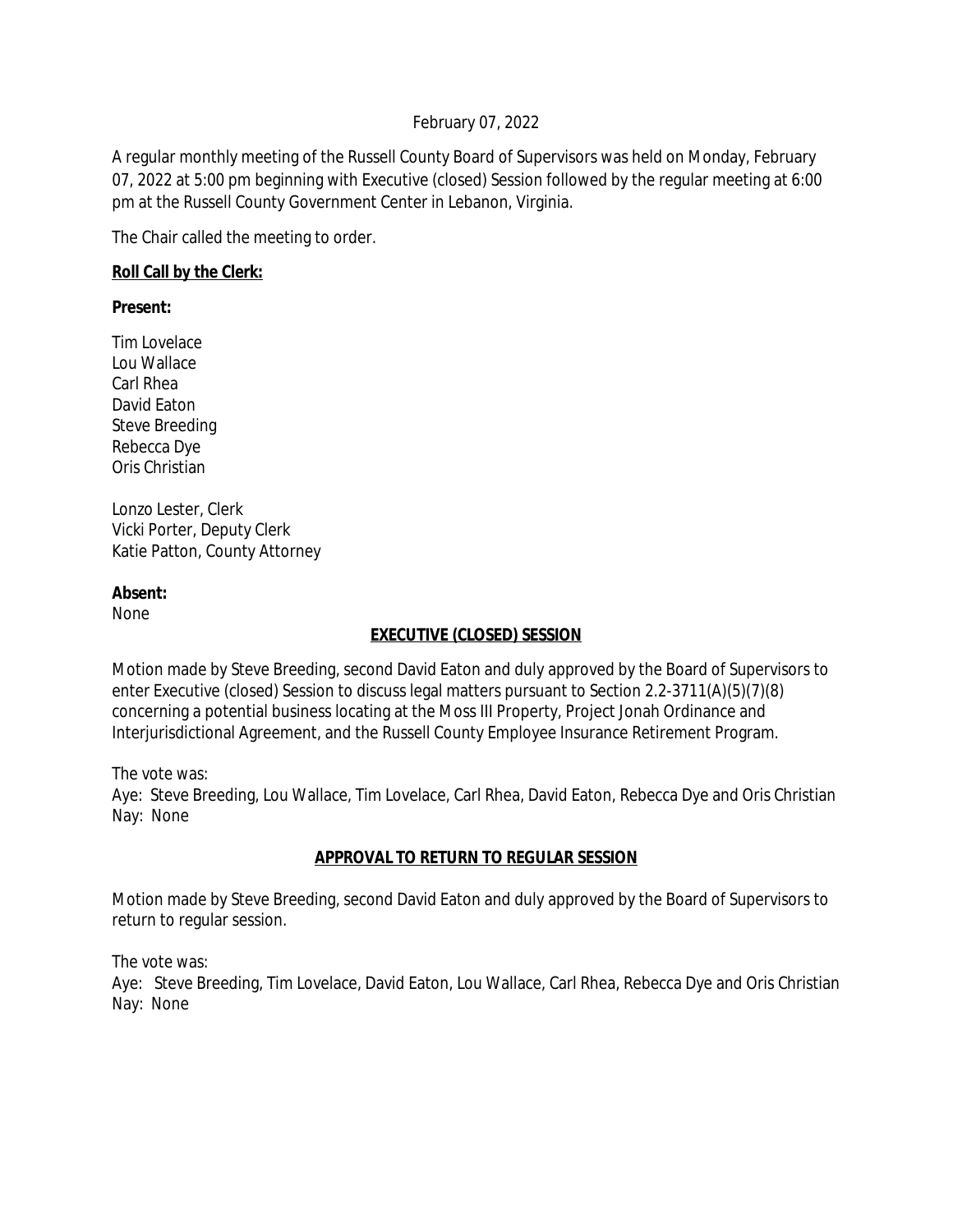#### **CERTIFICATION OF CLOSED SESSION**

Pursuant to § 2.2-3712(D) of the Code of Virginia 1950, as amended each member of the Board of Supervisors upon the Roll Call certifies that to the best of their knowledge (I) only public business matters lawfully exempted from the open meeting requirements under the Virginia Freedom of

Information Act and (ii) only such public business matters that were identified in the motion(s) by which the closed meeting was convened were heard, discussed, or considered in the meeting by the Board of Supervisors.

Any member of the Board of Supervisors who believes that there was a departure from the requirements of clauses (I) and (ii) above shall so state prior to the vote, indicating the substance of the departure that, in his or her judgment, has taken place.

Are there any who believe a departure has taken place? Seeing none, if you agree that the matters heard, discussed, or considered during the closed meeting were pursuant only to the motion(s) by which the closed meeting was convened, please signify by saying aye or yes.

Tim Lovelace – AYE Lou Wallace – AYE Carl Rhea – AYE David Eaton – AYE Rebecca Dye - AYE Steve Breeding – AYE Oris Christian – AYE

Invocation by Caleb Johnson, followed by the Pledge of Allegiance to the Flag.

# **APPROVAL OF THE AGENDA**

Motion made by Steve Breeding, second David Eaton and duly approved by the Board of Supervisors to approve the agenda as amended.

The vote was:

Aye: Steve Breeding, David Eaton, Tim Lovelace, Lou Wallace, Carl Rhea, Rebecca Dye and Oris Christian Nay: None

#### **PUBLIC HEARING HELD ON AN ORDINANCE TO MUTUALLY PERFORM INSPECTIONS**

Pursuant to being advertised for two consecutive (2) weeks in a local newspaper, a public hearing was held on an Ordinance to Permit Russell and Tazewell County Building Inspection Officials and Russell and Tazewell County Erosion and Sediment Control Officials to mutually perform inspections upon property owned by Pure Salmon Virginia, LLC in Russell County and Tazewell County.

The Chairperson opened the public hearing to comments, hearing none the public hearing was closed.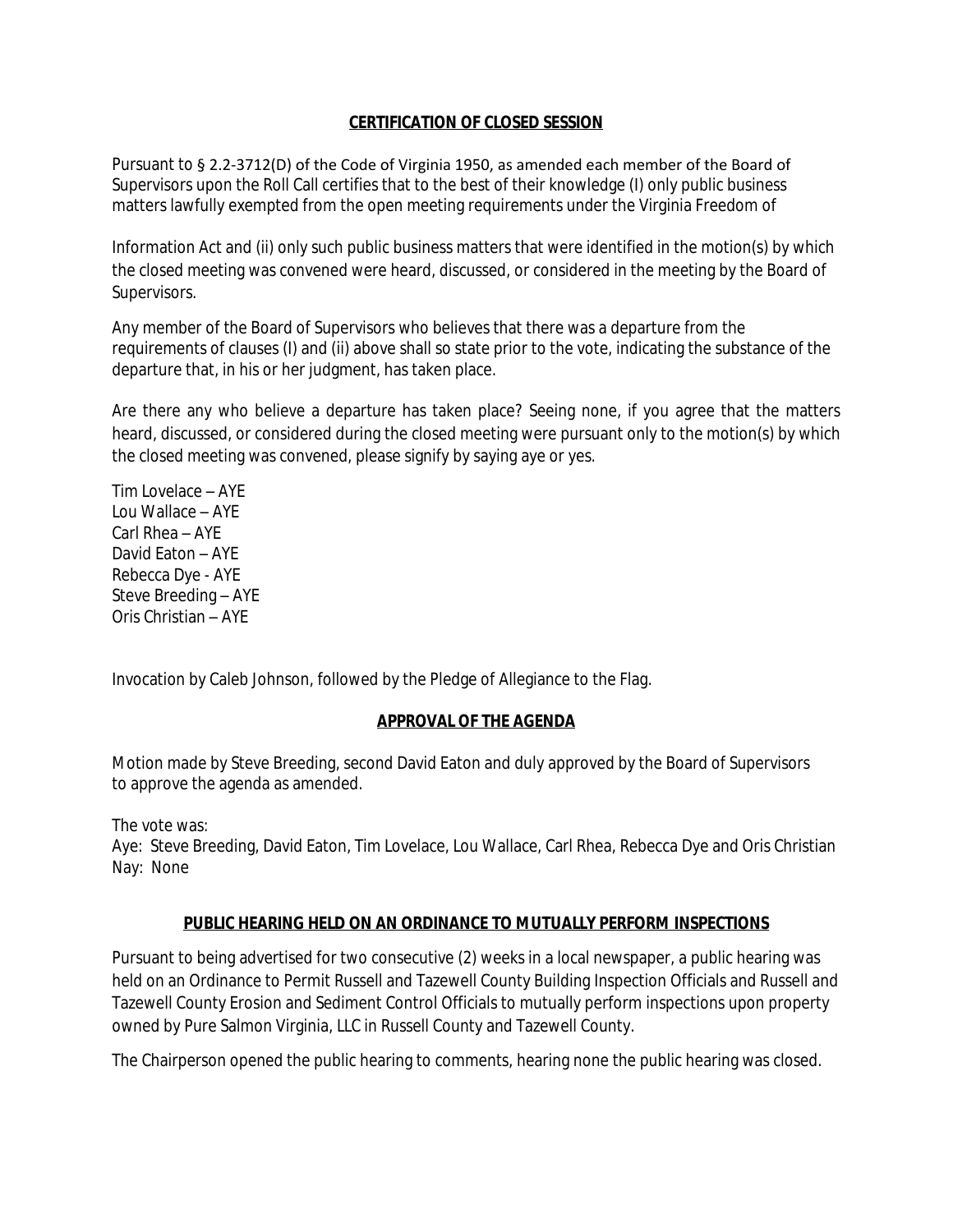# **PUBLIC HEARING HELD ON PROJECT JONAH INTERJURISDICTIONAL AGREEMENT**

Pursuant to being advertised for two consecutive (2) weeks in a local newspaper, a public hearing was held on Project Jonah Interjurisdictional Agreement.

The Chairperson opened the public hearing to comments, hearing none the public hearing was closed.

Paul Inskeep, Project Jonah Engineer gave the Board a brief update of the project and construction.

# **New Business**

# **APPROVAL OF THE JANUARY 03, 2022 MINUTES**

Motion made by Steve Breeding, second David Eaton and duly approved by the Board of Supervisors to approve the January 03, 2022 and February 02, 2022 minutes as presented and dispense with the reading thereof.

The vote was: Aye: Steve Breeding, David Eaton, Carl Rhea, Tim Lovelace, Rebecca Dye, Oris Christian and Lou Wallace Nay: None

# **APPROVAL OF GENERAL COUNTY INVOICES**

Motion made by David Eaton, second Steve Breeding and duly approved by the Board of Supervisors to approve general county invoices in the amount of \$822,868.36, including reoccurring and withholdings.

The vote was:

Aye: David Eaton, Steve Breeding, Tim Lovelace, Carl Rhea, Rebecca Dye, Oris Christian and Lou Wallace Nay: None

# **Committee Appointments**

# **KEITH RAY APPOINTED TO THE RUSSELL COUNTY PLANNING COMMISSION**

Motion made by David Eaton, second Steve Breeding and duly approved by the Board of Supervisors to appoint Keith Ray to the Russell County Planning Commission for a four(4) year, said term ending February 07, 2026.

The vote was:

Aye: David Eaton, Steve Breeding, Carl Rhea, Rebecca Dye, Lou Wallace, Oris Christian and Lou Wallace Nay: None

# C**ounty Attorney Reports and Requests**

**Katie Patton**, County Attorney discussed the Noise Ordinance.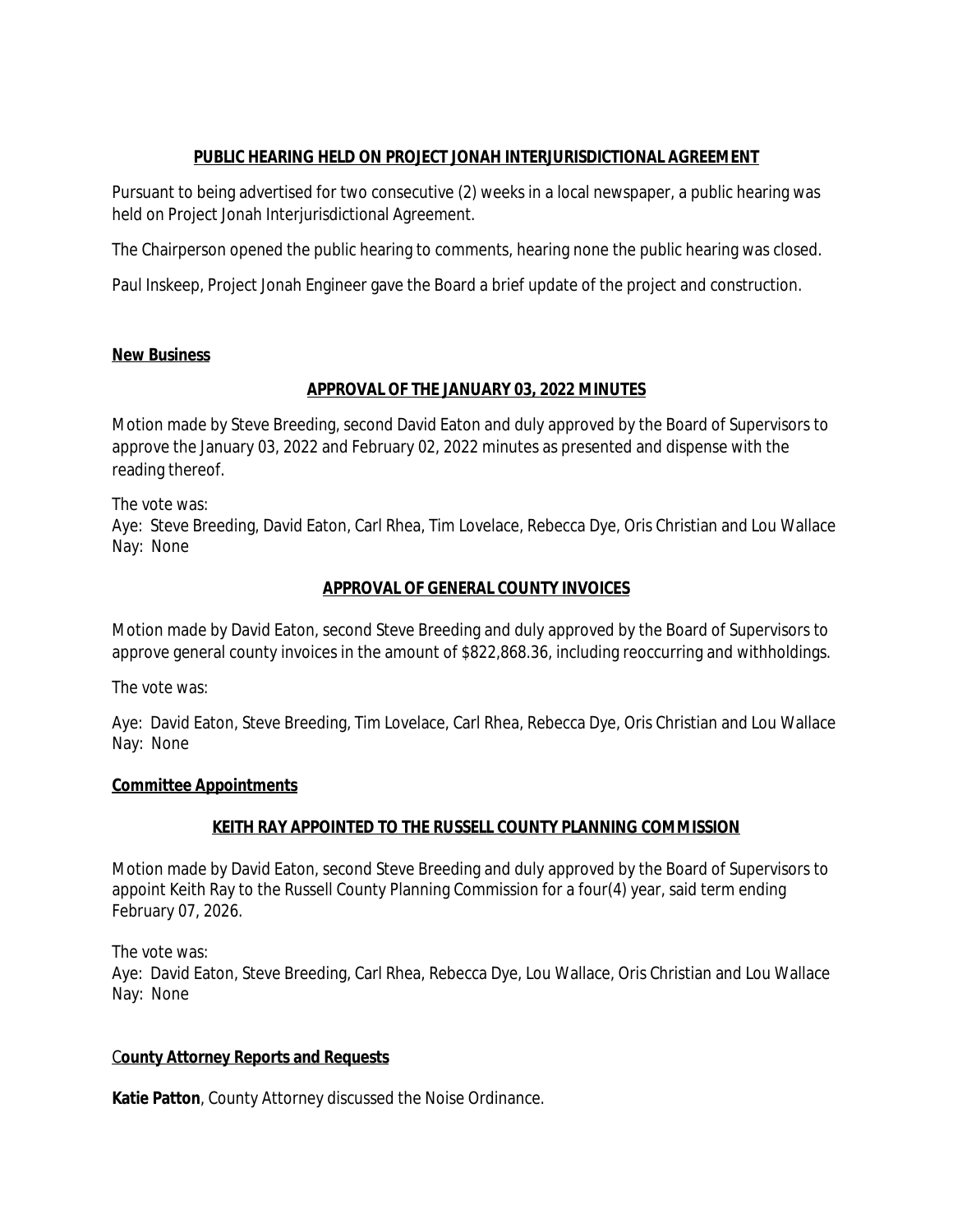**Steve Breeding** volunteered to speak with Sheriff Steve Dye about how the ordinance will be enforced as far as determining what constitutes a violation. He will report back to the Board at the March meeting.

The County Attorney also discussed the Employee Insurance Retirement Incentive Program and the Project Jonah mutual agreements concerning building inspections.

## **APPROVAL OF THE RUSSELL COUNTY EMPLOYEE INSURANCE RETIREMENT PROGRAM**

Motion made by Steve Breeding, second David Eaton and duly approved by the Board of Supervisors to approve theRussell County Employee Insurance Retirement Program and amendments to the Personnel Policy and a Resolution pertaining to a one-time waiver of the requirement that an application pursuant to the insurance retirement program must be received at least ninety (90) days prior to the employee's effective retirement date.

The vote was:

Aye: Steve Breeding, David Eaton, Tim Lovelace, Carl Rhea, Rebecca Dye, Oris Christian and Lou Wallace Nay: None

### **APPROVAL OF AN ORDINANCE FOR BUILDING OFFICIALS FROM RUSSELL AND TAZEWELL COUNTY TO MUTUALLY INSPECT PROPERTY OWNED BY PURE SALMON VIRGINIA, LLC AND APPROVAL OF PROJECT JONAH INTERJURISDICTIONAL AGREEMENT**

Motion made by David Eaton, second Steve Breedingand duly approved by the Board of Supervisors to approve an Ordinance to Permit Russell and Tazewell County Building Inspection Officials and Russell and Tazewell Erosion and Sediment Control Inspection Officials to Mutually Perform Inspections Upon Property Owned by Pure Salmon Virginia, LLC in Russell County and Tazewell County Virginia and to approve the Project Jonah Interjurisdictional Agreement as presented.

The vote was:

Aye: Steve Breeding, David Eaton, Tim Lovelace, Carl Rhea, Rebecca Dye, Oris Christian and Lou Wallace Nay: None

# **APPROVAL OF VDOT RESOLUTION FOR HWY SYSTEM CHANGES, ROUTE 1056, WINDY LANE**

Motion made by David Eaton, second Carl Rhea and duly approved by the Board of Supervisors to approve a VDOT Resolution Highway System Changes Resulting from theConstruction of VDOT Project 1056-083-R30, N501, Route 1056, WindyHill Lane.

The vote was:

Aye: David Eaton, Carl Rhea, Steve Breeding, Tim Lovelace, Rebecca Dye, Oris Christian and Lou Wallace Nay: None

### **APPROVAL OF VDH AND RUSSELL COUNTY AGREEMENT FOR FUNDING AND SERVICES OF THE RUSSELL COUNTY HEALTH DEPARTMENT**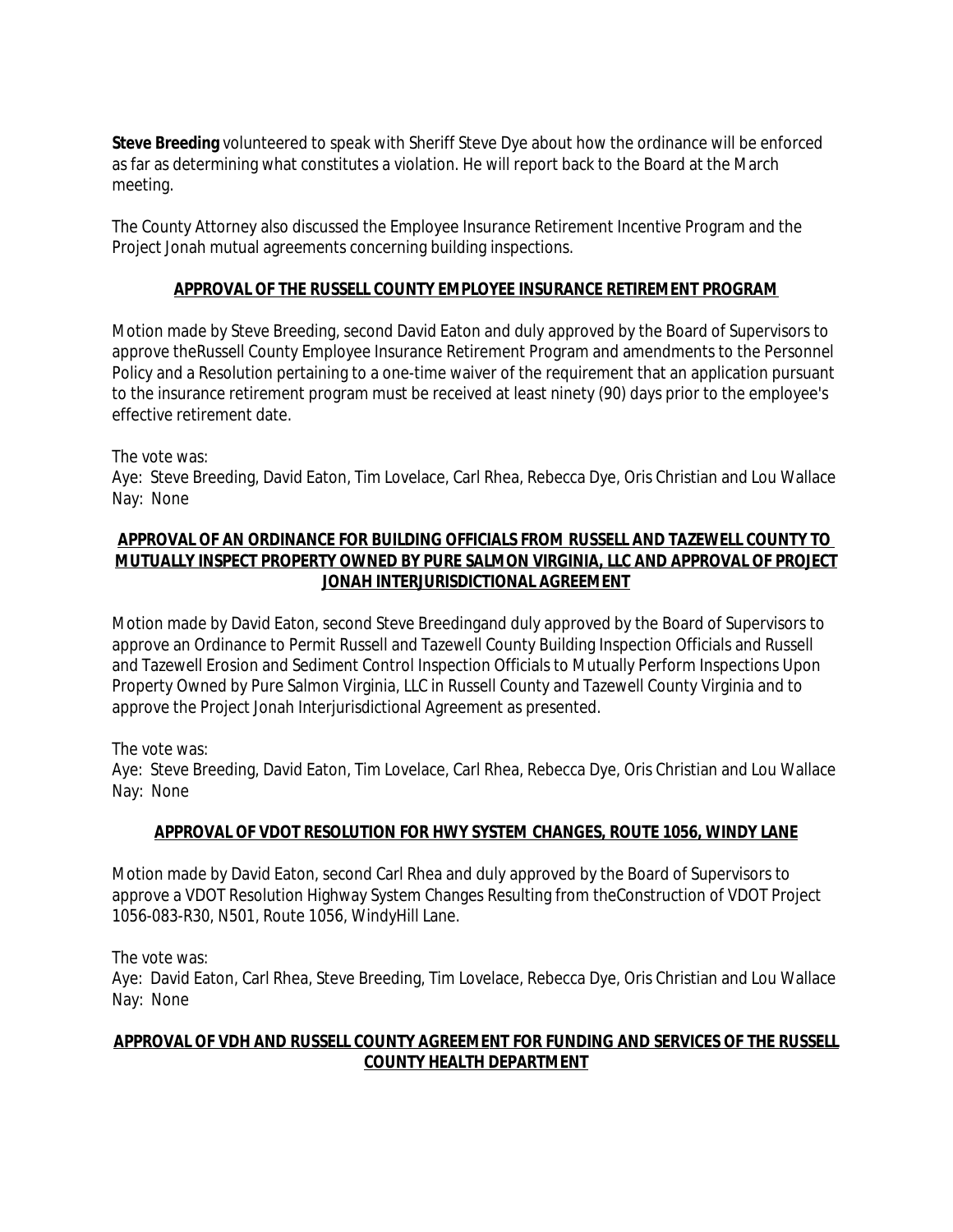Motion made by Steve Breeding, second David Eaton and duly approved by the Board of Supervisors to approve the Virginia Department of Health and Russell County Agreement for funding services of the Russell County Health Department.

The vote was:

Aye: Steve Breeding, David Eaton, Tim Lovelace, Carl Rhea, Rebecca Dye, Oris Christian and Lou Wallace Nay: None

## **APPROVAL OF THE COST ALLOCATION PLAN RENEWAL WITH ROBINSON, FARMER AND COX ASSOCIATES**

Motion made by Steve Breeding, second David Eaton and duly approved by the Board of Supervisors to approve the PPLC Proposal from Robinson, Farmer, Cox Associates for Central Services Cost Allocation Plan.

The vote was:

Aye: Steve Breeding, David Eaton, Tim Lovelace, Carl Rhea, Rebecca Dye, Oris Christian and Lou Wallace Nay: None

# **APPROVAL OF A VDOT GRANT TO THE COMMUNITY OF DANTE DEPOT RESTORATION**

Motion made by David Eaton, second Steve Breeding and duly approved by the Board of Supervisors to accept a VDOT Grant for the Community of Dante Depot Restoration.

The vote was:

Aye: Steve Breeding, David Eaton, Tim Lovelace, Carl Rhea, Rebecca Dye, Oris Christian and Lou Wallace Nay: None

# **APPROVAL OF A DCJS LOCAL LAW ENFORCEMENT BLOCK (LOLE) GRANT PROGRAM**

Motion made by David Eaton, second Carl Rhea and duly approved by the Board of Supervisors to accept a DCJS Local Law Enforcement Block (LOLE) Grant Program.

The vote was:

Aye: David Eaton, Carl Rhea, Steve Breeding, Tim Lovelace, Rebecca Dye, Oris Christian and Lou Wallace Nay: None

# **APPROVAL OF THE SURPLUS AND SALE RUSSELL COUNTY DISPOSAL TRUCK**

Motion made by Oris Christian, second Rebecca Dye and duly approved by the Board of Supervisors to approve the surplus and sale of a Russell County Disposal Truck.

The vote was:

Aye: Oris Christian, Rebecca Dye, Carl Rhea, Tim Lovelace, David Eaton, Tim Lovelace and Lou Wallace Nay: None